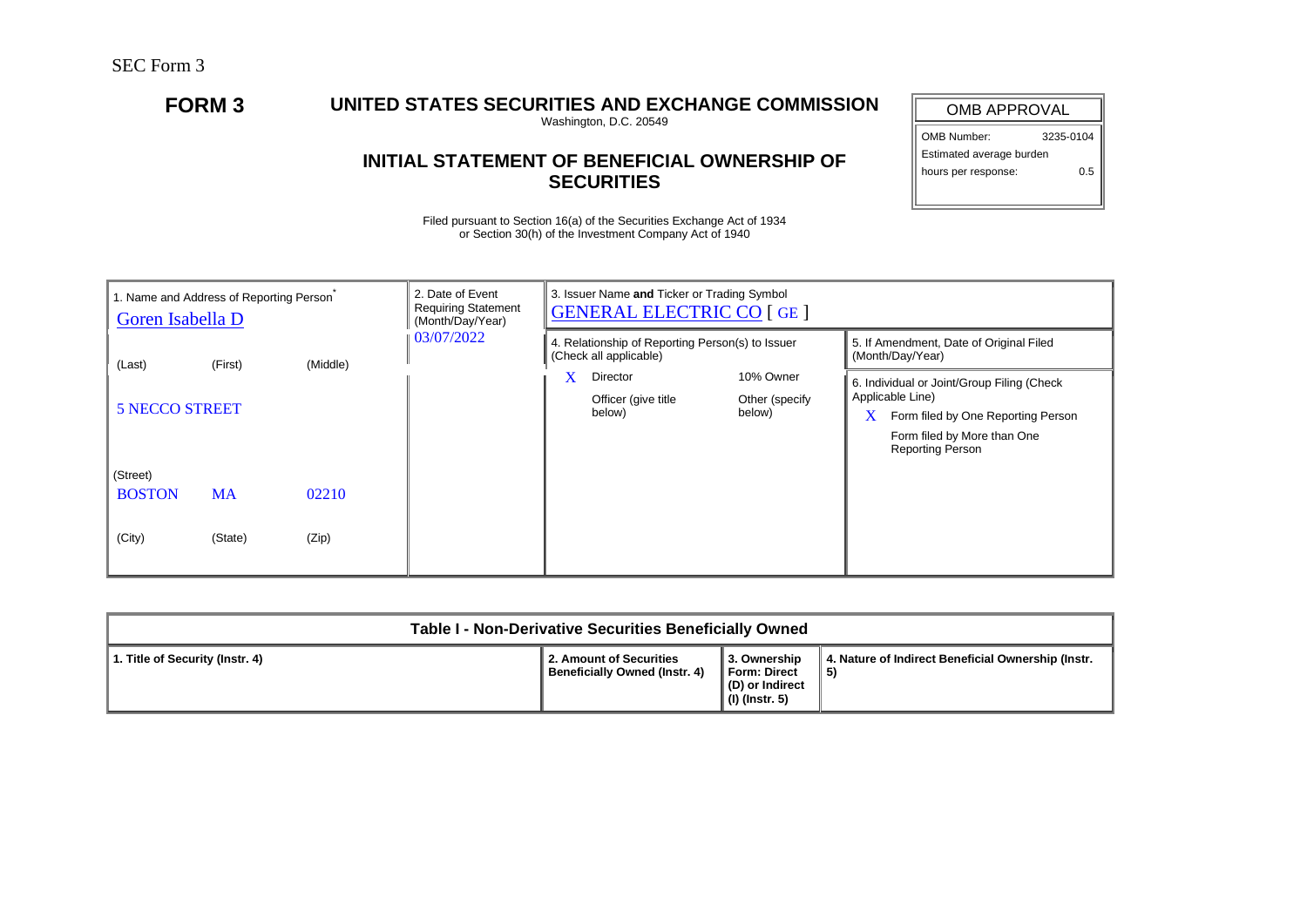| <b>Table II - Derivative Securities Beneficially Owned</b><br>(e.g., puts, calls, warrants, options, convertible securities) |                                                                       |                                  |                                                                                                                                                                                             |                                                      |                                                          |                               |  |  |
|------------------------------------------------------------------------------------------------------------------------------|-----------------------------------------------------------------------|----------------------------------|---------------------------------------------------------------------------------------------------------------------------------------------------------------------------------------------|------------------------------------------------------|----------------------------------------------------------|-------------------------------|--|--|
| 1. Title of Derivative Security (Instr. 4)                                                                                   | 2. Date Exercisable and<br><b>Expiration Date</b><br>(Month/Day/Year) |                                  | <b>13. Title and Amount of Securities</b><br>4.<br>l 5.<br><b>Underlying Derivative Security (Instr.</b><br>Ownership<br>Conversion<br>or Exercise<br>Form:<br>4)<br>Direct (D)<br>Price of |                                                      | 6. Nature of Indirect Beneficial<br>Ownership (Instr. 5) |                               |  |  |
|                                                                                                                              | Date<br>Exercisable                                                   | <b>Expiration</b><br><b>Date</b> | <b>Title</b>                                                                                                                                                                                | Amount<br>or<br><b>Number</b><br>оf<br><b>Shares</b> | <b>Derivative</b><br><b>Security</b>                     | or Indirect<br>(I) (Instr. 5) |  |  |

**Explanation of Responses:**

**No securities are beneficially owned.**

Brandon Smith on behalf of  $\frac{1}{2}$  Isabella D. Goren  $\frac{03/15/2022}{2}$ 

\*\* Signature of Reporting Person Date

Reminder: Report on a separate line for each class of securities beneficially owned directly or indirectly.

\* If the form is filed by more than one reporting person, *see* Instruction 5 (b)(v).

\*\* Intentional misstatements or omissions of facts constitute Federal Criminal Violations *See* 18 U.S.C. 1001 and 15 U.S.C. 78ff(a).

Note: File three copies of this Form, one of which must be manually signed. If space is insufficient, *see* Instruction 6 for procedure.

**Persons who respond to the collection of information contained in this form are not required to respond unless the form displays a currently valid OMB Number.**

Limited Power of Attorney for Section 16 Reporting Obligations.

I, Isabella Goren, hereby appoint GE to assist me in the preparation and filing of Section 16 reports, and execute the below Power of Attorney for this purpose.

I am a director candidate of General Electric Company (GE) and, in the event that I am elected or appointed to the board of GE, until further written notice, I hereby individually authorize each of Brandon Smith, Julia L. Chen and Kira R. Schwartz, with full power of substitution to each, to sign on my behalf any Form 3, Form 4, Form 5, Form 144 or related form that I have filed or may file hereafter in connection with my direct or indirect beneficial ownership of GE securities, and to take any other action of any type whatsoever in connection with the foregoing that in his or her opinion may be for the benefit of, in the best interest of, or legally required by me.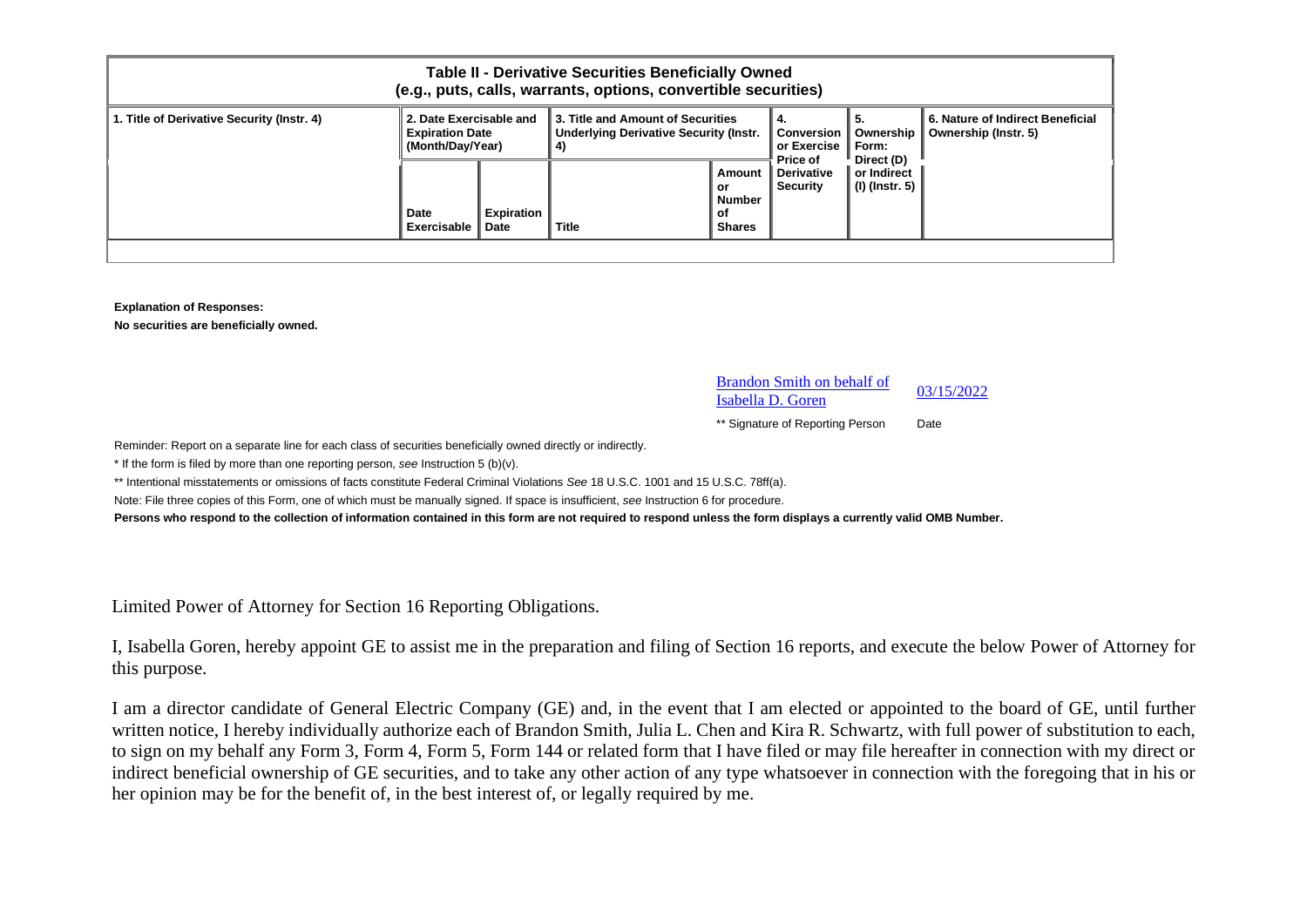Signed: /s/ Isabella Goren

Name: Isabella Goren

Date: February 26, 2022

SEC Form 3

## **FORM 3 UNITED STATES SECURITIES AND EXCHANGE COMMISSION**

Washington, D.C. 20549

## **INITIAL STATEMENT OF BENEFICIAL OWNERSHIP OF SECURITIES**

OMB APPROVAL OMB Number: 3235-0104 Estimated average burden

hours per response: 0.5

Filed pursuant to Section 16(a) of the Securities Exchange Act of 1934 or Section 30(h) of the Investment Company Act of 1940

| 1. Name and Address of Reporting Person<br><b>ANGEL STEPHEN F</b> |                       | 2. Date of Event<br><b>Requiring Statement</b><br>(Month/Day/Year) | 3. Issuer Name and Ticker or Trading Symbol<br><b>GENERAL ELECTRIC CO [GE]</b> |                                                                            |                               |                          |                                                             |                                    |  |
|-------------------------------------------------------------------|-----------------------|--------------------------------------------------------------------|--------------------------------------------------------------------------------|----------------------------------------------------------------------------|-------------------------------|--------------------------|-------------------------------------------------------------|------------------------------------|--|
| (Middle)<br>(Last)<br>(First)                                     |                       |                                                                    | 03/07/2022                                                                     | 4. Relationship of Reporting Person(s) to Issuer<br>(Check all applicable) |                               |                          | 5. If Amendment, Date of Original Filed<br>(Month/Day/Year) |                                    |  |
|                                                                   |                       |                                                                    |                                                                                | X                                                                          | 10% Owner<br>Director         |                          | 6. Individual or Joint/Group Filing (Check                  |                                    |  |
|                                                                   | <b>5 NECCO STREET</b> |                                                                    |                                                                                |                                                                            | Officer (give title<br>below) | Other (specify<br>below) | Applicable Line)                                            |                                    |  |
|                                                                   |                       |                                                                    |                                                                                |                                                                            |                               |                          | X                                                           | Form filed by One Reporting Person |  |
|                                                                   |                       |                                                                    |                                                                                |                                                                            |                               |                          | Form filed by More than One<br><b>Reporting Person</b>      |                                    |  |
| (Street)                                                          |                       |                                                                    |                                                                                |                                                                            |                               |                          |                                                             |                                    |  |
| <b>BOSTON</b>                                                     | <b>MA</b>             | 02210                                                              |                                                                                |                                                                            |                               |                          |                                                             |                                    |  |
|                                                                   |                       |                                                                    |                                                                                |                                                                            |                               |                          |                                                             |                                    |  |
| (City)                                                            | (State)               | (Zip)                                                              |                                                                                |                                                                            |                               |                          |                                                             |                                    |  |
|                                                                   |                       |                                                                    |                                                                                |                                                                            |                               |                          |                                                             |                                    |  |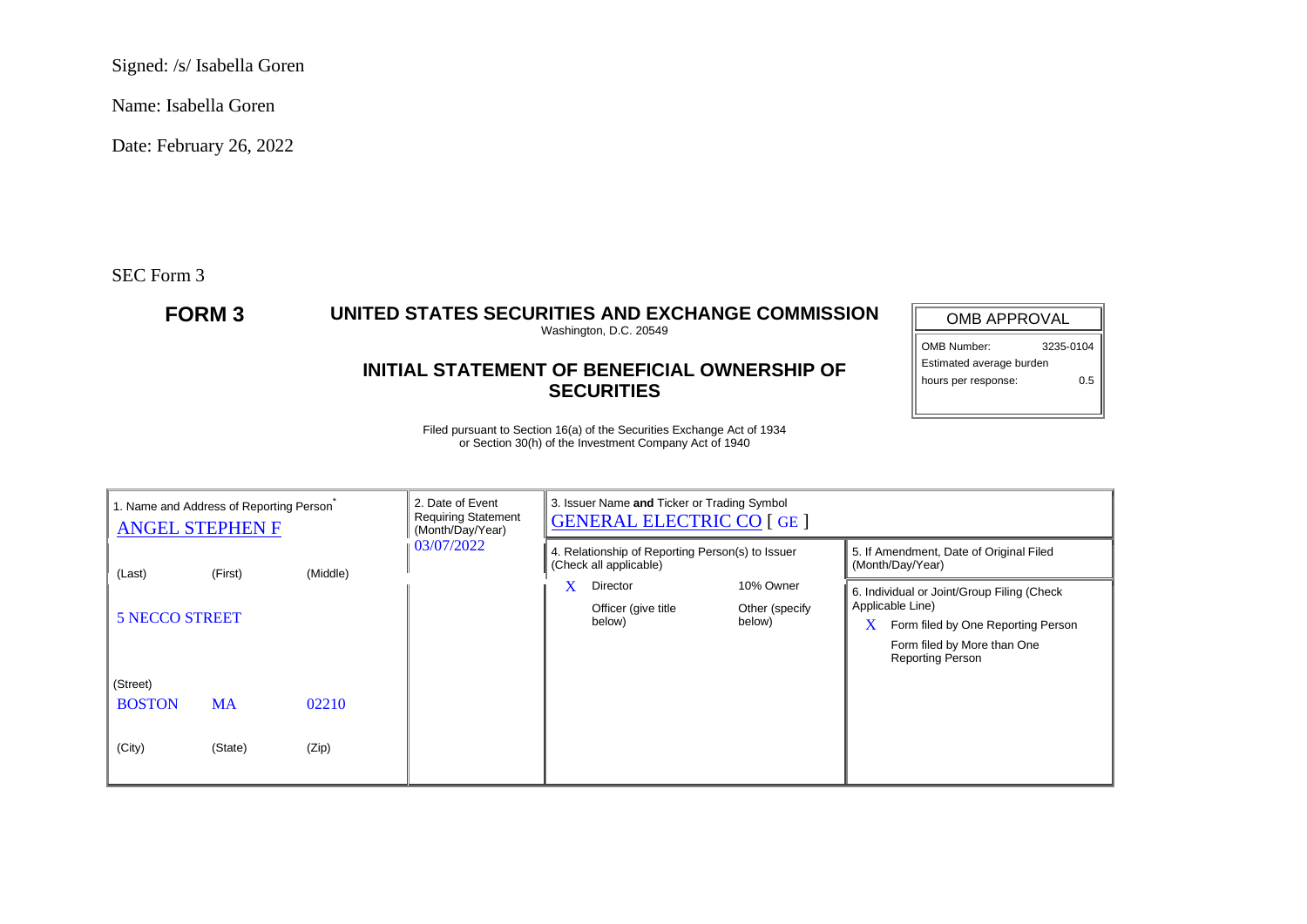| Table I - Non-Derivative Securities Beneficially Owned |                                                                 |                                                                          |                                                          |  |  |  |  |  |
|--------------------------------------------------------|-----------------------------------------------------------------|--------------------------------------------------------------------------|----------------------------------------------------------|--|--|--|--|--|
| 1. Title of Security (Instr. 4)                        | 2. Amount of Securities<br><b>Beneficially Owned (Instr. 4)</b> | 3. Ownership<br><b>Form: Direct</b><br>(D) or Indirect<br>(I) (Instr. 5) | 4. Nature of Indirect Beneficial Ownership (Instr.<br>5) |  |  |  |  |  |
| Common Stock                                           | 5,138                                                           | D                                                                        |                                                          |  |  |  |  |  |
| Common Stock                                           | 1,213                                                           |                                                                          | by trust                                                 |  |  |  |  |  |
| Common Stock                                           | 4,728                                                           |                                                                          | by $401(k)$                                              |  |  |  |  |  |

| <b>Table II - Derivative Securities Beneficially Owned</b><br>(e.g., puts, calls, warrants, options, convertible securities) |                                                                       |                                  |                                                                                                                                      |                                                      |                                           |                                                          |  |  |  |
|------------------------------------------------------------------------------------------------------------------------------|-----------------------------------------------------------------------|----------------------------------|--------------------------------------------------------------------------------------------------------------------------------------|------------------------------------------------------|-------------------------------------------|----------------------------------------------------------|--|--|--|
| 1. Title of Derivative Security (Instr. 4)                                                                                   | 2. Date Exercisable and<br><b>Expiration Date</b><br>(Month/Dav/Year) |                                  | 3. Title and Amount of Securities<br>4.<br><b>Underlying Derivative Security (Instr.</b><br>Conversion<br>or Exercise<br>Form:<br>4) |                                                      | Ownership                                 | 6. Nature of Indirect Beneficial<br>Ownership (Instr. 5) |  |  |  |
|                                                                                                                              | Date<br>Exercisable                                                   | <b>Expiration</b><br><b>Date</b> | Title                                                                                                                                | Amount<br>or<br><b>Number</b><br>оf<br><b>Shares</b> | Price of<br><b>Derivative</b><br>Security | Direct (D)<br>or Indirect<br>(I) (Instr. 5)              |  |  |  |
|                                                                                                                              |                                                                       |                                  |                                                                                                                                      |                                                      |                                           |                                                          |  |  |  |

**Explanation of Responses:**

Brandon Smith on behalf of Stephen F. Angel 03/15/2022 \*\* Signature of Reporting Person Date

Reminder: Report on a separate line for each class of securities beneficially owned directly or indirectly.

\* If the form is filed by more than one reporting person, *see* Instruction 5 (b)(v).

\*\* Intentional misstatements or omissions of facts constitute Federal Criminal Violations *See* 18 U.S.C. 1001 and 15 U.S.C. 78ff(a).

Note: File three copies of this Form, one of which must be manually signed. If space is insufficient, *see* Instruction 6 for procedure.

**Persons who respond to the collection of information contained in this form are not required to respond unless the form displays a currently valid OMB Number.**